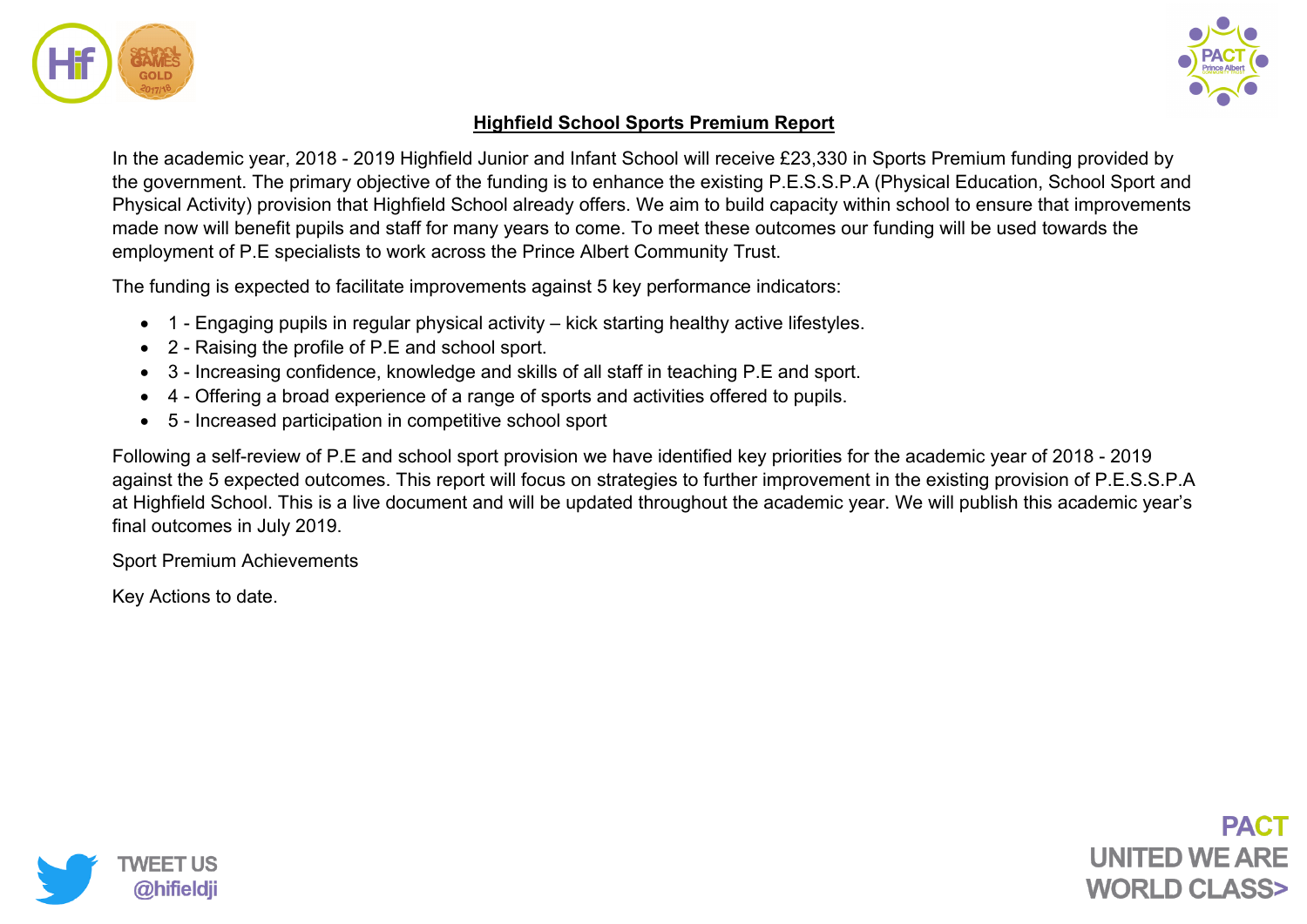

**Academic Year 2018** 



## **- 2019** *KP1: Engaging pupils in regular physical activity - kick- starting healthy active lifestyles.* School focus **Key actions to achieve Fig. 2.1 Evidence and impact Exidence and impact** Actual Impact – End of year review Ensure that pupils have a greater understanding of how to achieve a healthy lifestyle in KS1/2 by preparing pupils for a lifelong commitment to healthy eating and exercise. Provide information for pupils and families with suggestions for healthy choice Ensure effective collaboration with other curriculum areas e.g. science, PSHE, DT to educate pupils on the benefits healthy lifestyle Ensuring effective use of the school website, social media and parent leaflets promoting and celebrating healthy choices and events. Whole School themed weeks - An increase in engagement in P.E.S.S.P.A during the school day. - Promotional content on the school website, social media and parent leaflets. - Feedback from parents/guardians, children and staff. - Lesson plans, presentations, project plans of whole school themed weeks. This academic year the whole school had two themed weeks where parents were invited to see the work the children had produced over the course of the week. The themed weeks were cross curricular and effective collaboration was evident in the planning and the running of the themed weeks. In the spring term Highfield School had a themed week linked with the Special Olympics. The children learnt about the athletes and the sports they compete in. During lunchtime the children had the opportunity to participate in activities that were competed in during the Special Olympics. In the summer term Highfield School had a themed week linked with Wimbledon. The children learnt about the prestigious event and British values. Throughout the week the children were able to play tennis in P.E, and OSHL activities with a parent pupil session on the Friday afternoon. National School Sports Week consisted of level 1 competitions being available for the children and our School Sports Days. All of the themed weeks were promoted via parent leaflets, letters, social media celebrating the events.

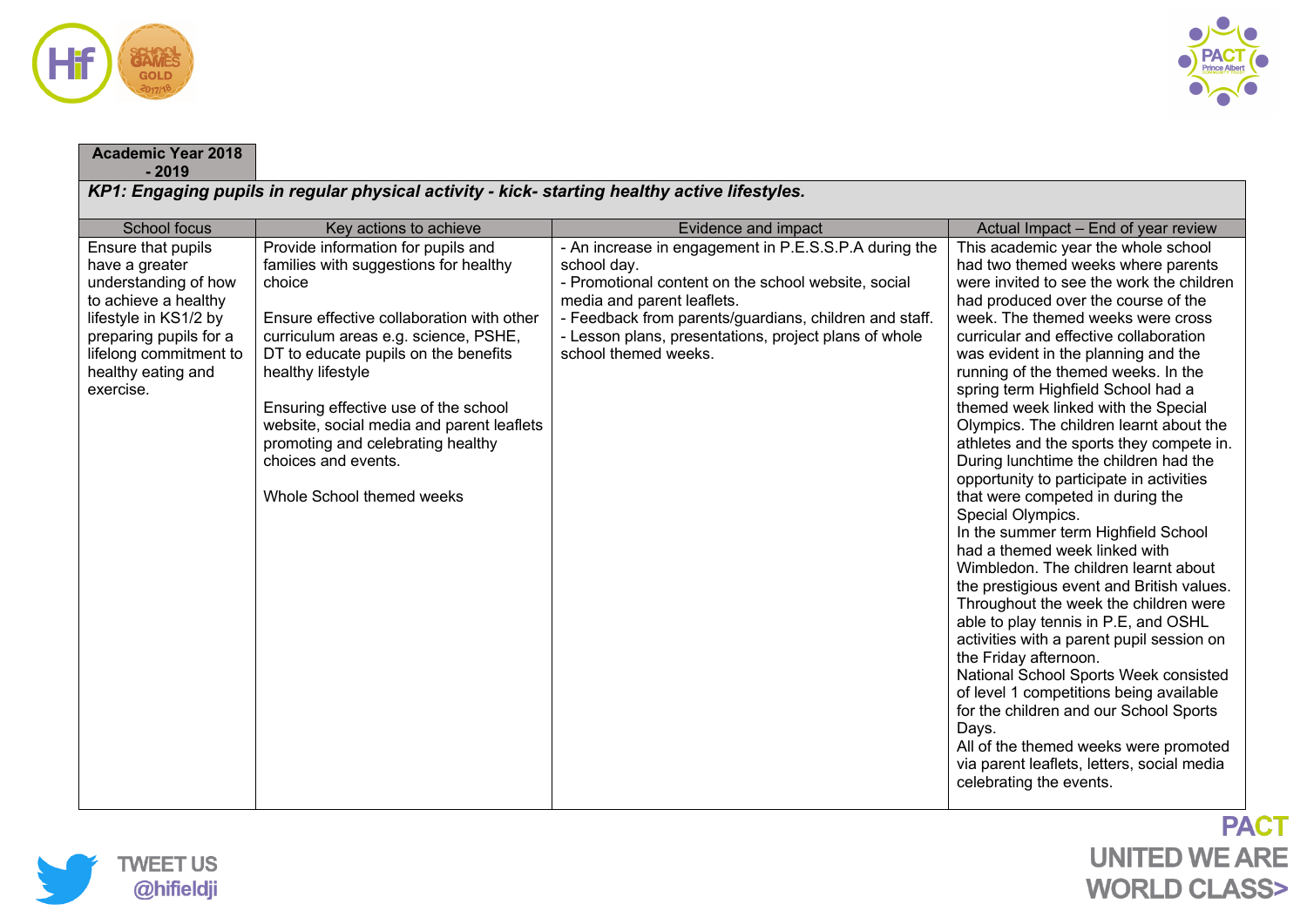



| To decrease the<br>number of inactive<br>children across school.                                     | Identify the least active children through<br>effective use of the OSHL trackers.<br>Offer active clubs during the school day<br>for those who have after school<br>commitments.<br>Ongoing monitoring through team<br>meetings with sports coaches and<br>apprentices.            | - % increase in the amount of children participating in<br>physical activity<br>- Feedback from children                                                                                                                                                                                                           | 489 children were inactive in the autumn<br>term. Through targeted lunchtime clubs<br>103 became active in the spring or<br>summer term which is 21% increase in<br>the amount children who were inactive<br>now being active in OSHL provision.<br>Targeted lunchtime clubs and level 1<br>competitions were organised for the<br>least active children in the spring and<br>summer term. Lunchtime clubs<br>consisted of little miss hits. Through<br>effective use of the schools OSHL<br>trackers.<br>Least active classes/year groups were<br>given the opportunity to participate in<br>clubs/competitions during lunchtime.                          |
|------------------------------------------------------------------------------------------------------|------------------------------------------------------------------------------------------------------------------------------------------------------------------------------------------------------------------------------------------------------------------------------------|--------------------------------------------------------------------------------------------------------------------------------------------------------------------------------------------------------------------------------------------------------------------------------------------------------------------|-------------------------------------------------------------------------------------------------------------------------------------------------------------------------------------------------------------------------------------------------------------------------------------------------------------------------------------------------------------------------------------------------------------------------------------------------------------------------------------------------------------------------------------------------------------------------------------------------------------------------------------------------------------|
| To ensure that the new<br>playground installation<br>is being accessed fully<br>by pupils and staff. | Order new equipment so that new<br>facilities can be accessed fully.<br>Staff training where required on how to<br>utilise the new resources.<br>New playground provision map to be<br>created and implemented.<br>All new areas to be risk assessed and<br>shared with all staff. | - % increase in the amount of children physically active<br>during the school day<br>- Evidence of children participating in activities and<br>clubs during lunchtime e.g. registers and trackers<br>- Feedback from children and families<br>- Playground map being utilised.<br>- Registers from staff training. | New equipment was purchased in<br>autumn term so the new facilities on the<br>playground can be used throughout the<br>school day. The new playground<br>equipment has enhanced the provision<br>available to the pupils and more children<br>are able to access different activities<br>during lunchtime.<br>New playground map has been issued<br>to all lunchtime staff and staff are<br>supervising zones during the lunchtime<br>period. All lunchtime staff have had<br>training on how to us the new facilities<br>and activities explained thoroughly to<br>them from Trust Sports Leader. Further<br>training to take place next academic<br>year. |

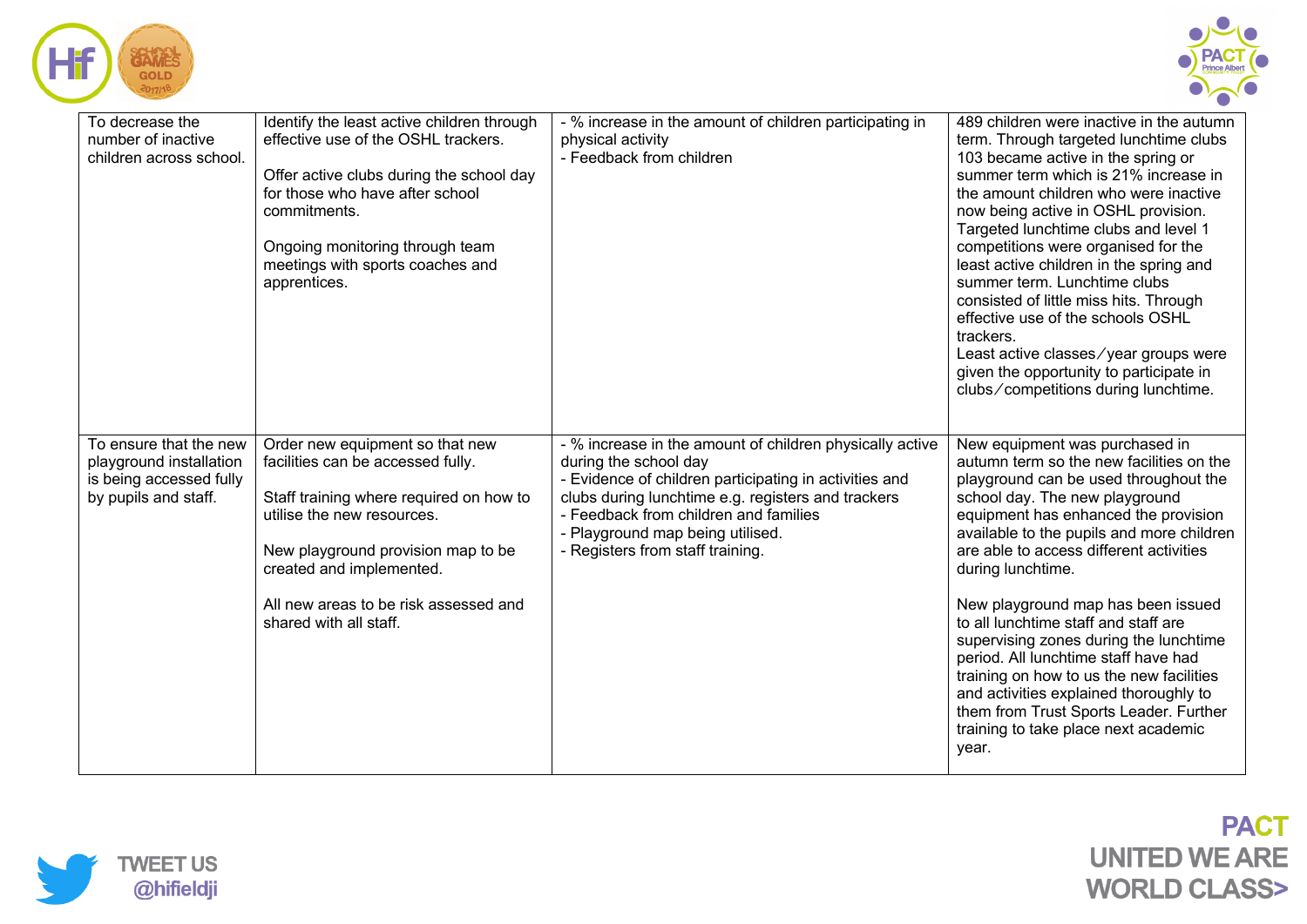



| Investment in S.E.N.D<br>resources to ensure<br>further development in<br>S.E.N.D provision<br>across school. | PACT inclusion festivals to take place<br>termly in collaboration with Birmingham<br>City University.<br>Purchase new adapted resources for<br>Highfield School. | - Equipment in place and being utilised<br>- Competition tracker<br>- PACT Inclusion Festivals<br>- Lunchtime clubs<br>- Feedback from children | All new areas installed have been risk<br>assessed and all staff have read and<br>signed the risk assessment.<br>3 PACT inclusive sports festivals have<br>taken place this academic year.<br>- Sports hall athletics took place at<br>Birmingham City University in December<br>with all 4 PACT schools in attendance.<br>- A PACT Boccia event was organised<br>at Prince Albert School in April. Highfield<br>School took an A and a B team to this<br>inclusive sports event.<br>- A Dodgeball event was organised at<br>Birchfield School in May. Highfield<br>School took an A and a B team to this<br>inclusive sports event.<br>- Adapted resources have been<br>purchased at Highfield School<br>throughout the year e.g Boccia<br>equipment. |
|---------------------------------------------------------------------------------------------------------------|------------------------------------------------------------------------------------------------------------------------------------------------------------------|-------------------------------------------------------------------------------------------------------------------------------------------------|--------------------------------------------------------------------------------------------------------------------------------------------------------------------------------------------------------------------------------------------------------------------------------------------------------------------------------------------------------------------------------------------------------------------------------------------------------------------------------------------------------------------------------------------------------------------------------------------------------------------------------------------------------------------------------------------------------------------------------------------------------|
|                                                                                                               | KP2: Raising the profile of P.E and School Sport.                                                                                                                |                                                                                                                                                 |                                                                                                                                                                                                                                                                                                                                                                                                                                                                                                                                                                                                                                                                                                                                                        |
| School focus                                                                                                  | Key actions to achieve                                                                                                                                           | Evidence                                                                                                                                        | Actual Impact - End of year review                                                                                                                                                                                                                                                                                                                                                                                                                                                                                                                                                                                                                                                                                                                     |
| To increase the<br>content being<br>produced on the                                                           | Ensure that all P.E.S.S.P.A events are<br>being celebrated and shared on social<br>media for the parents and wider                                               | - Celebration assemblies<br>- Regular SLT updates<br>- Effective utilisation of school games board in school.                                   | Weekly whole school sports updates are<br>issued through internal and external<br>communications to promote                                                                                                                                                                                                                                                                                                                                                                                                                                                                                                                                                                                                                                            |

| School focus            | Key actions to achieve                 | Evidence                                                 | Actual Impact - End of year review        |
|-------------------------|----------------------------------------|----------------------------------------------------------|-------------------------------------------|
| To increase the         | Ensure that all P.E.S.S.P.A events are | - Celebration assemblies                                 | Weekly whole school sports updates are    |
| content being           | being celebrated and shared on social  | - Regular SLT updates                                    | issued through internal and external      |
| produced on the         | media for the parents and wider        | - Effective utilisation of school games board in school. | communications to promote                 |
| school website, social  | community are aware of the success     | - Match reports/updates on school twitter page and       | P.E.S.S.P.A. This includes frequent use   |
| media and school        | and achievements in P.E.S.S.P.A.       | school websites.                                         | of social media and website updates       |
| games website.          |                                        | - Rewards and incentives provided throughout year        | and wider school emails.                  |
|                         |                                        |                                                          | Display boards have been updated          |
| Promote P.E.S.S.P.A     | Ensure SLT and the wider school are up | - Weekly emails to SLT and wider school                  | frequently with sports updates,           |
| with SLT and the wider  | to date with all of the P.E.S.S.P.A    | - Engagement in activities.                              | celebrations from the sporting activities |
| school staff throughout | activities coming up in the next week  | - Briefing updates weekly                                | throughout the year.                      |
| the academic year       | through effective internal             |                                                          | Sporting events success and updates       |
|                         | communication.                         |                                                          | uploaded onto school social media         |
|                         |                                        |                                                          | platforms regularly.                      |
|                         |                                        |                                                          |                                           |

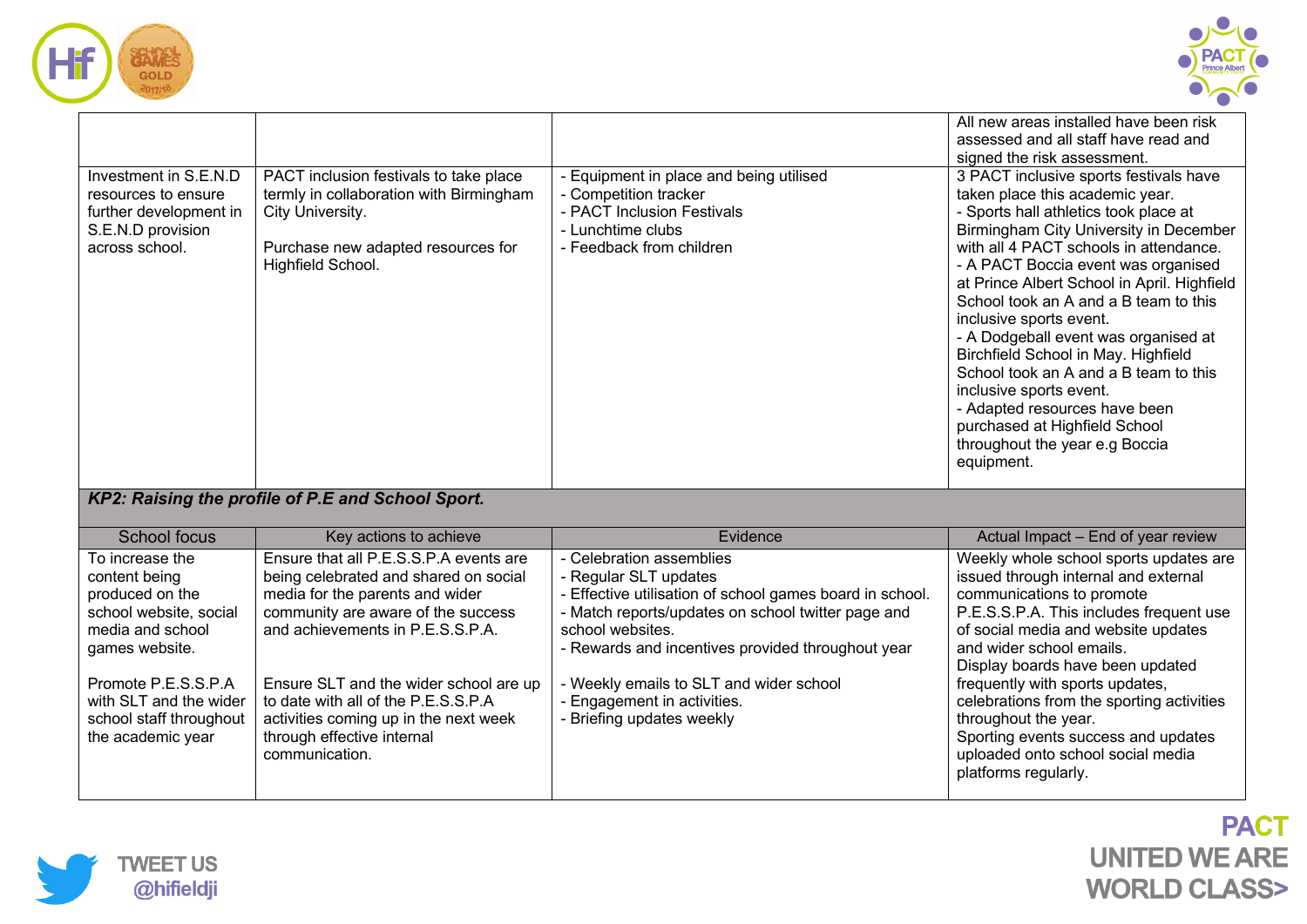



|                                                                                                    |                                                                     |                                                                                                                                 | Rewards and incentives have been<br>awarded throughout the year during P.E<br>lessons, participation in level 1 and 2<br>competitions, children showing good<br>values in P.E.S.S.P.A. Sportsman and<br>Sportswomen of the year award to be<br>handed out in year 6 leavers assembly.                                                                                                                                                                                                                                                                                                                                                                                                                                      |
|----------------------------------------------------------------------------------------------------|---------------------------------------------------------------------|---------------------------------------------------------------------------------------------------------------------------------|----------------------------------------------------------------------------------------------------------------------------------------------------------------------------------------------------------------------------------------------------------------------------------------------------------------------------------------------------------------------------------------------------------------------------------------------------------------------------------------------------------------------------------------------------------------------------------------------------------------------------------------------------------------------------------------------------------------------------|
| Carry out a whole<br>school pupil<br>P.E.S.S.P.A audit to<br>identify pupil views<br>and interests | Carry out full KS1 and KS2 P.E.S.S.P.A<br>audit in the autumn term. | - Whole school taster days with local trusted providers<br>- Promotion of local community links for children to<br>attend OSHL. | P.E.S.S.P.A Audit was carried out in the<br>autumn term 2018.<br>Chance to shine cricket coaches have<br>been delivering cricket sessions during<br>the summer term to year 5 children for a<br>period of 7 weeks.<br>LTA taster days in partnership with<br>Holford Drive Tennis Club were held in<br>the summer term at Highfield School<br>over the course of two days. Children<br>took part in a range of tennis activities<br>and were issued with a flyer for the<br>community link with Holford Drive to<br>attend tennis sessions during the<br>weekend.<br>District football letters were issued to our<br>boys and girls football team to support<br>the local Erdington and Saltley District<br>Football Team. |
| KP3: Increasing confidence, knowledge and skills of all staff in teaching P.E and Sport.           |                                                                     |                                                                                                                                 |                                                                                                                                                                                                                                                                                                                                                                                                                                                                                                                                                                                                                                                                                                                            |

| School focus                                        | Key actions to achieve                                                       | Evidence                                                                                                                                                                                  | Actual Impact - End of year review                                                                                                                                           |
|-----------------------------------------------------|------------------------------------------------------------------------------|-------------------------------------------------------------------------------------------------------------------------------------------------------------------------------------------|------------------------------------------------------------------------------------------------------------------------------------------------------------------------------|
| Provide subject<br>specific bespoke<br>professional | Over 80% teaching staff to receive<br>personalised CPD and 100% NQTS.        | - Staff CPD tracker<br>- Attendance at external courses and internal training<br>opportunities.                                                                                           | 100% of NQT's have received 1-1<br>subject specific CPD.<br>11 members of staff have received CPD                                                                            |
| development for staff                               | Seek and provide places for staff on<br>subject specific courses externally. | - Feedback sheets from staff and development plans<br>- Development plans completed for all members of<br>staff.<br>- Staff P.E audit to be sent out at the start of the<br>academic year | this academic year from subject lead.<br>All members of EYFS staff have co-<br>delivered taster sessions and parent<br>workshop for 'Ready, Set, Ride' with<br>subject lead. |

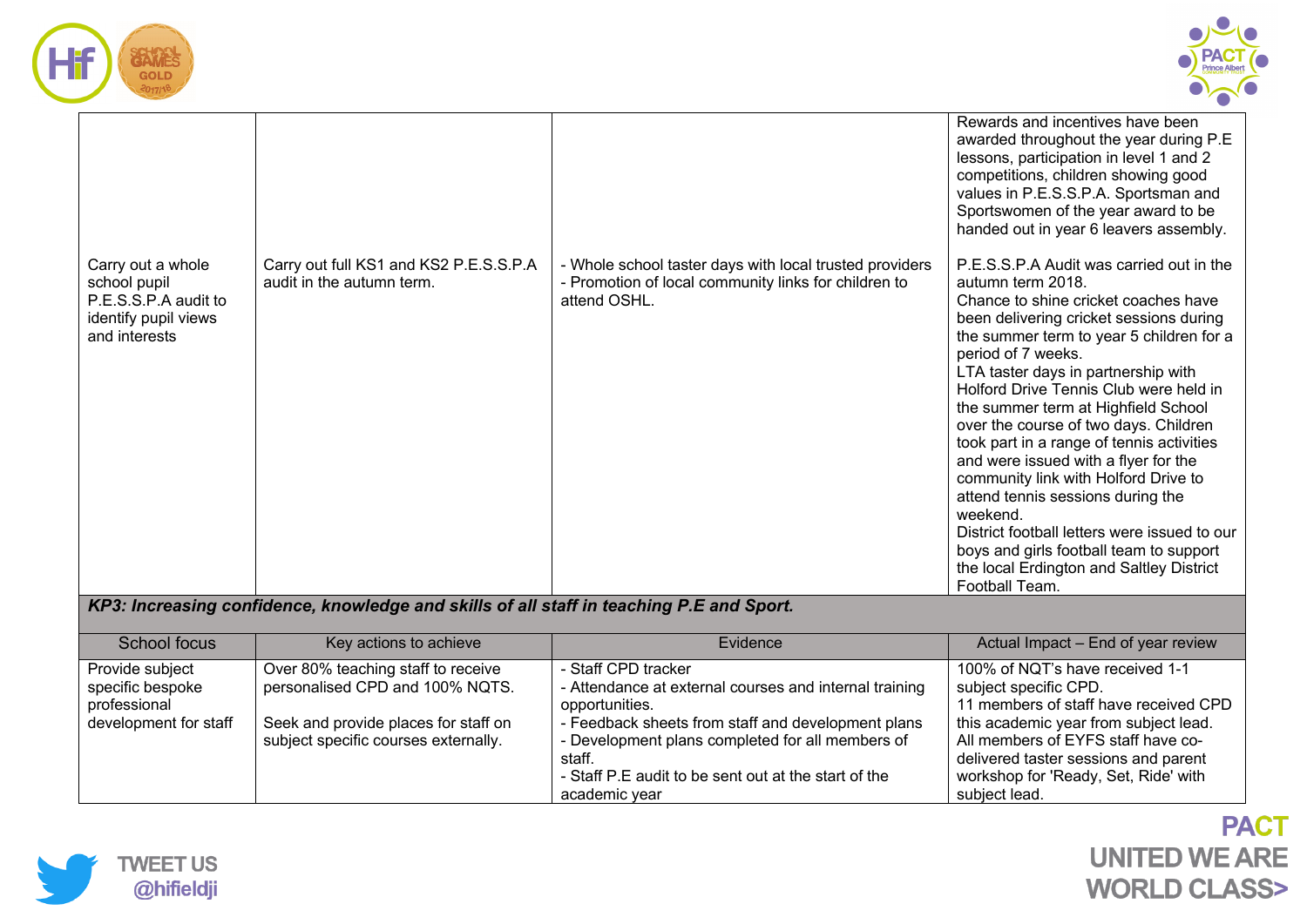



|  |  | Sports Coach and Sports apprentices<br>have attended the LTA 'Little Miss Hits'<br>training day in the Spring Term.<br>Trust Leader for Sport and Year 5<br>teacher attended FA Primary Teachers<br>Award at AVFC.<br><b>IMPACT</b><br>- 91% of teachers have reported an<br>increase in their own confidence in their<br>ability to teach P.E.<br>- 91% of teachers have reported an<br>increase in their ability to deliver a<br>lesson ensuring all learners make<br>progress<br>- 91% of teachers have reported an<br>increase in their ability to intervene and<br>adapt during P.E.<br>- 91% of teachers have reported an<br>increase in their subject knowledge.<br>- 91% of teachers have reported an<br>increase in their ability to monitor and<br>evaluate assessment.<br>- 100% of teachers have reported an<br>increase in their ability to maximise<br>active learning time during P.E. |
|--|--|-------------------------------------------------------------------------------------------------------------------------------------------------------------------------------------------------------------------------------------------------------------------------------------------------------------------------------------------------------------------------------------------------------------------------------------------------------------------------------------------------------------------------------------------------------------------------------------------------------------------------------------------------------------------------------------------------------------------------------------------------------------------------------------------------------------------------------------------------------------------------------------------------------|
|--|--|-------------------------------------------------------------------------------------------------------------------------------------------------------------------------------------------------------------------------------------------------------------------------------------------------------------------------------------------------------------------------------------------------------------------------------------------------------------------------------------------------------------------------------------------------------------------------------------------------------------------------------------------------------------------------------------------------------------------------------------------------------------------------------------------------------------------------------------------------------------------------------------------------------|

## *KP4: Offering a broad experience of a range of sports and activities offered to pupils.*

| School focus                                                                                                                          | Key actions to achieve                                                                                                                                                                                                                                                           | Evidence                                                                                                                                                                                                                                                                                                                                                                                         | Actual Impact - End of year review                                                                                                                                                                                                                                                        |
|---------------------------------------------------------------------------------------------------------------------------------------|----------------------------------------------------------------------------------------------------------------------------------------------------------------------------------------------------------------------------------------------------------------------------------|--------------------------------------------------------------------------------------------------------------------------------------------------------------------------------------------------------------------------------------------------------------------------------------------------------------------------------------------------------------------------------------------------|-------------------------------------------------------------------------------------------------------------------------------------------------------------------------------------------------------------------------------------------------------------------------------------------|
| Provision includes a<br>variety of sports and<br>activities, which<br>encourage increased<br>numbers of pupils to<br>become involved. | Purchase of new, enhanced sports<br>equipment, which enables teachers /<br>coaches to check pupils understanding,<br>anticipate interventions and introduce<br>differentiation.<br>Develop opportunities for EYFS/KS1<br>pupils to participate in extracurricular<br>activities. | - To provide some short programmes offering a wider<br>range of sports to be considered for then providing<br>longer extra-curricular programmes<br>- Increase in opportunities for children to access to<br>variety of sports and activities.<br>- Lunchtime clubs to be launched to the children to<br>encourage children to attend and get involved in<br>physical activity during lunchtime. | Little Miss Hits Tennis club launched in<br>the spring term and a total of 32 girls in<br>KS2 have attended the club during<br>lunchtime on Thursdays. This club was<br>targeting the less active children in year<br>5 throughout effective use of the club<br>and competition trackers. |

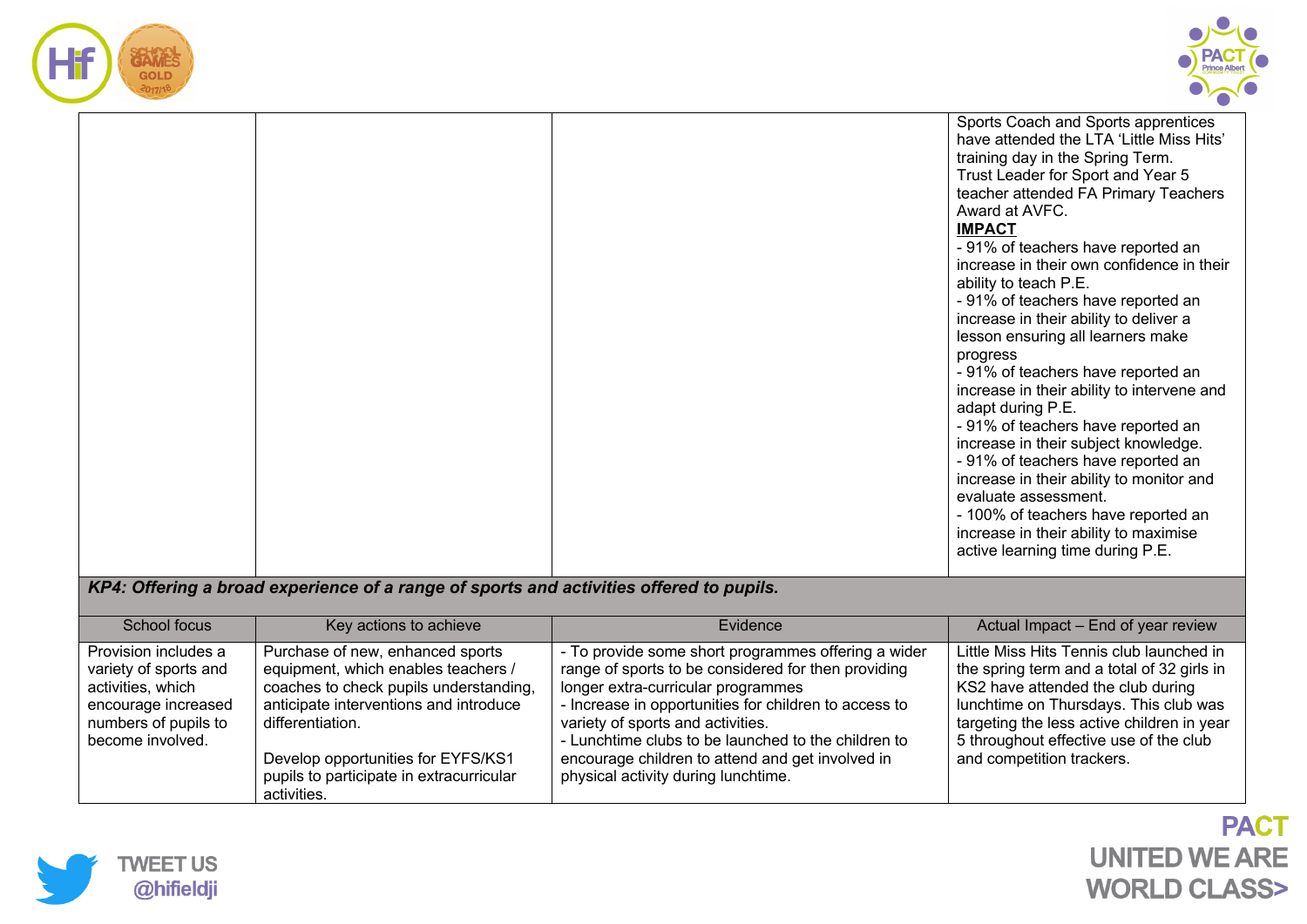



|                                                           | Trust Sports Lead to model delivery of<br>P.E.S.S.P.A to lunchtime staff                                                                               |                                                                                                                                                    | Balance Bikes have been used during<br>lunchtime on the astro turf for the KS1<br>children to use.<br>In the summer term Trust Sport Leader<br>launched a Ready, Set Ride after school<br>club in which 20 KS1 pupils attend.<br>This academic year EYFS and KS1<br>children have had the opportunity to<br>attend 15 OSHL clubs free of charge.<br>The clubs consisted of Multi Sports, Arts<br>and Crafts, Youth Club, Dance, Football,<br>Cricket, Dodgeball and Ready, Set Ride.                                                                                                                                                                                                                                                        |
|-----------------------------------------------------------|--------------------------------------------------------------------------------------------------------------------------------------------------------|----------------------------------------------------------------------------------------------------------------------------------------------------|---------------------------------------------------------------------------------------------------------------------------------------------------------------------------------------------------------------------------------------------------------------------------------------------------------------------------------------------------------------------------------------------------------------------------------------------------------------------------------------------------------------------------------------------------------------------------------------------------------------------------------------------------------------------------------------------------------------------------------------------|
| Staff trained in<br>alternative<br>P.E.S.S.P.A Activities | Enhance opportunities for SEND<br>children.<br>Ensure 'non-traditional' activities are<br>being offered across school.                                 | - Competition calendar facilitating SEND opportunities.<br>- OSHL timetable with alternate opportunities<br>- Pupil feedback<br>- Pupil engagement | 3 SEND Competitions have been<br>organised this academic year at<br>Highfield School. Sports hall athletics,<br><b>Boccia and Dodgeball</b>                                                                                                                                                                                                                                                                                                                                                                                                                                                                                                                                                                                                 |
| Ready Set Ride<br>programme for KS1<br>children.          | Purchase Balance Bikes for EYFS and<br>KS1. Train key staff in delivering 'Ready,<br>Set, Ride' programme and incorporate<br>into the EYFS curriculum. |                                                                                                                                                    | 30 Balance Bikes and helmets were<br>purchased in the spring term. This<br>academic year all of the EYFS classes<br>have received 'Ready, Set, Ride' taster<br>sessions during their curriculum P.E.<br>lessons, 100% of EYFS children have<br>received Balance Bike lessons during<br>their P.E lessons.<br>Trust Leader for Sport attended 'Ready,<br>Set Ride' training through school sports<br>partnerships this academic year. 4<br>members of teaching staff have received<br>support and co delivered 'Ready, Set<br>Ride' this academic year.<br>Ready, Set, Ride Parent Workshop was<br>delivered in the summer term. We had<br>45 parents in attendance supporting<br>their child whilst accessing the free<br>resources online. |

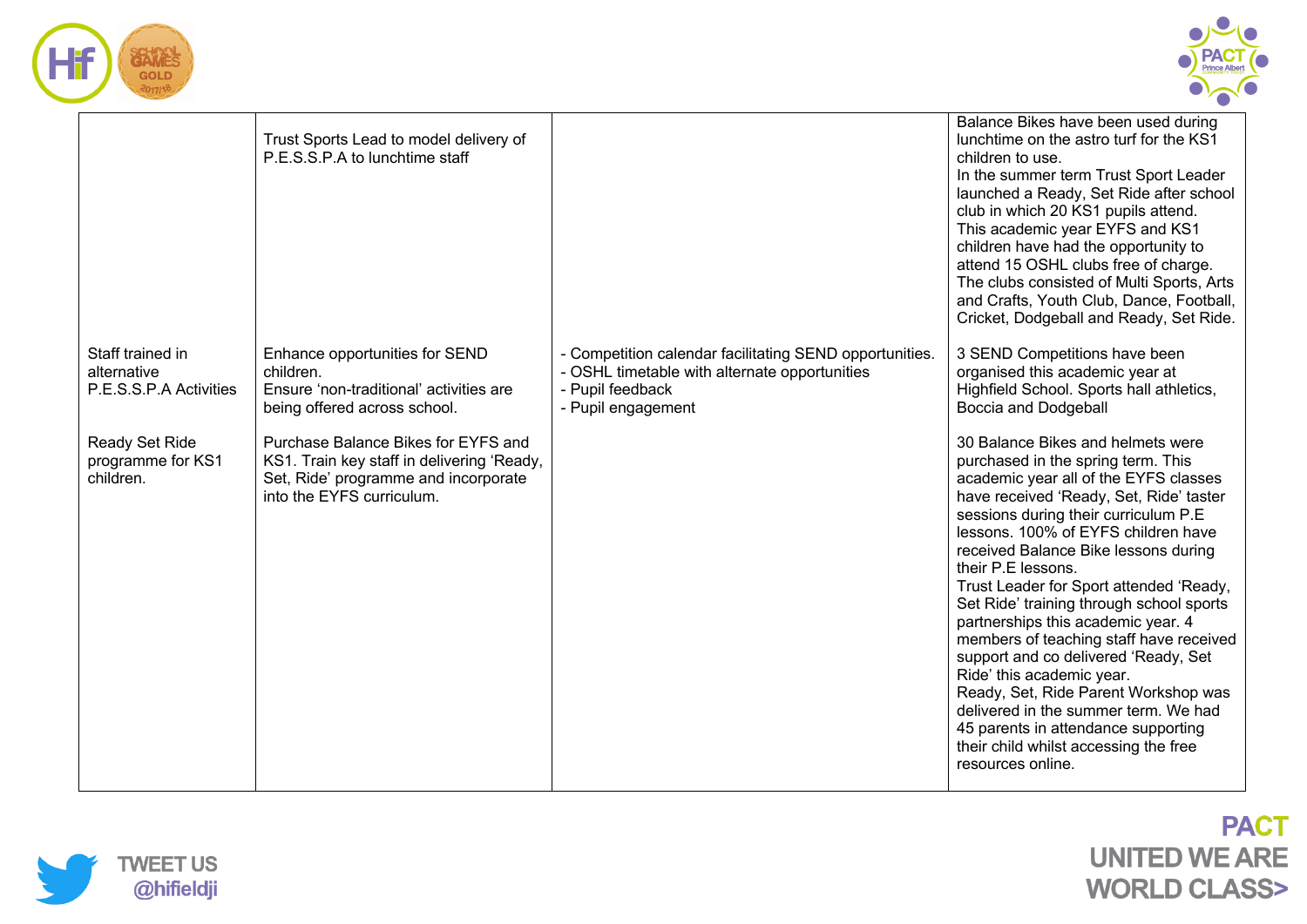| <b>BAMES</b><br><b>GOLD</b>                      |                                                                                                                                                                                                                                                                                            |                                                                                                                                                                                                                                                                                   |                                                                                                                                                                                                                                                                                                                                                                                                                                                                                                                  |
|--------------------------------------------------|--------------------------------------------------------------------------------------------------------------------------------------------------------------------------------------------------------------------------------------------------------------------------------------------|-----------------------------------------------------------------------------------------------------------------------------------------------------------------------------------------------------------------------------------------------------------------------------------|------------------------------------------------------------------------------------------------------------------------------------------------------------------------------------------------------------------------------------------------------------------------------------------------------------------------------------------------------------------------------------------------------------------------------------------------------------------------------------------------------------------|
| Playmaker award<br>programme for KS2<br>children | - Launch the new playmaker award in<br>the autumn term 2.2 to upper KS2<br>children.<br>- Trust Sport Leader to support Sports<br>Coach in delivery of course to the<br>children<br>- Children to complete leadership journal<br>and attend lunchtime development<br>sessions once a week. | - Leadership journals complete over the course of the<br>academic year.<br>- Sports coach upskilled and able to deliver the<br>Playmaker award and continue support the playmakers<br>during the lunchtime period<br>- Celebration of children completing the playmakers<br>award | 16 years 5 and 6 children completed the<br>play maker award during the autumn<br>and spring term. Trust Leader for Sport<br>co delivered the programme to the<br>pupils on a Wednesday lunchtime. Trust<br>Sport Leader upskilled the Sports Coach<br>in which he is now able to deliver the<br>award independently. The 16 children<br>have been supporting during lunchtimes<br>shadowing a lunchtime member of staff.<br>The sports leaders have also helped run<br>sports day activities in the summer term. |
|                                                  | High profile sporting events attended<br>and trips to sporting establishments                                                                                                                                                                                                              | - Pupil attendance and feedback from high profile<br>events                                                                                                                                                                                                                       | 10 of the play leaders were taken to the<br>Arena Birmingham to watch the British<br>Basketball League Women's and Men's<br>finals day.                                                                                                                                                                                                                                                                                                                                                                          |

## *KP5: Increased participation in competitive school sport*

| School focus                                                                  | Key actions to achieve                                                                                                                                                                                           | Evidence                                                                                                                                                                                                                                                                                                                   | Actual Impact - End of year review                                                                                                                                                                                                                                                                                         |
|-------------------------------------------------------------------------------|------------------------------------------------------------------------------------------------------------------------------------------------------------------------------------------------------------------|----------------------------------------------------------------------------------------------------------------------------------------------------------------------------------------------------------------------------------------------------------------------------------------------------------------------------|----------------------------------------------------------------------------------------------------------------------------------------------------------------------------------------------------------------------------------------------------------------------------------------------------------------------------|
| Increase the number<br>of pupils participating<br>in Level 1<br>competitions. | Increase the number of Level 1 and<br>Level 2 sporting competitions available.<br>- Host regular level 1 competitions<br>during the lunchtime period.<br>- Host level 2 competitions across the<br>academy trust | - % of children participating in school games utilising<br>school games tracker.<br>- Evidence of the less active children participating in<br>competitive school sport and amount of opportunities<br>increased<br>- Gold school games mark achieved in 2017 - 2018,<br>aiming for the Gold school games award again this | This academic year 100% of children<br>participated in level 1 competitions at<br>Highfield such as Football, Handball,<br>Table Tennis, Tennis, Dodgeball,<br>Basketball and School Sports Days.<br>Competition tracker is updated weekly                                                                                 |
| Secure the increase in<br>pupils participating in<br>Level 2 competitions.    | - Increased number of SEND level 1 and<br>level 2 events.                                                                                                                                                        | academic year.<br>- Pupil and staff feedback.                                                                                                                                                                                                                                                                              | after sporting events have been<br>concluded. 106 KS2 pupils (22% this is<br>a 2% increase from 2017-2018) had 390<br>opportunities to take part in level 2<br>competitions in 2018-2019. Pupils had<br>the opportunity to compete at level 2<br>competitions such as: Athletics,<br>Dodgeball, Boccia, Cricket, Football, |

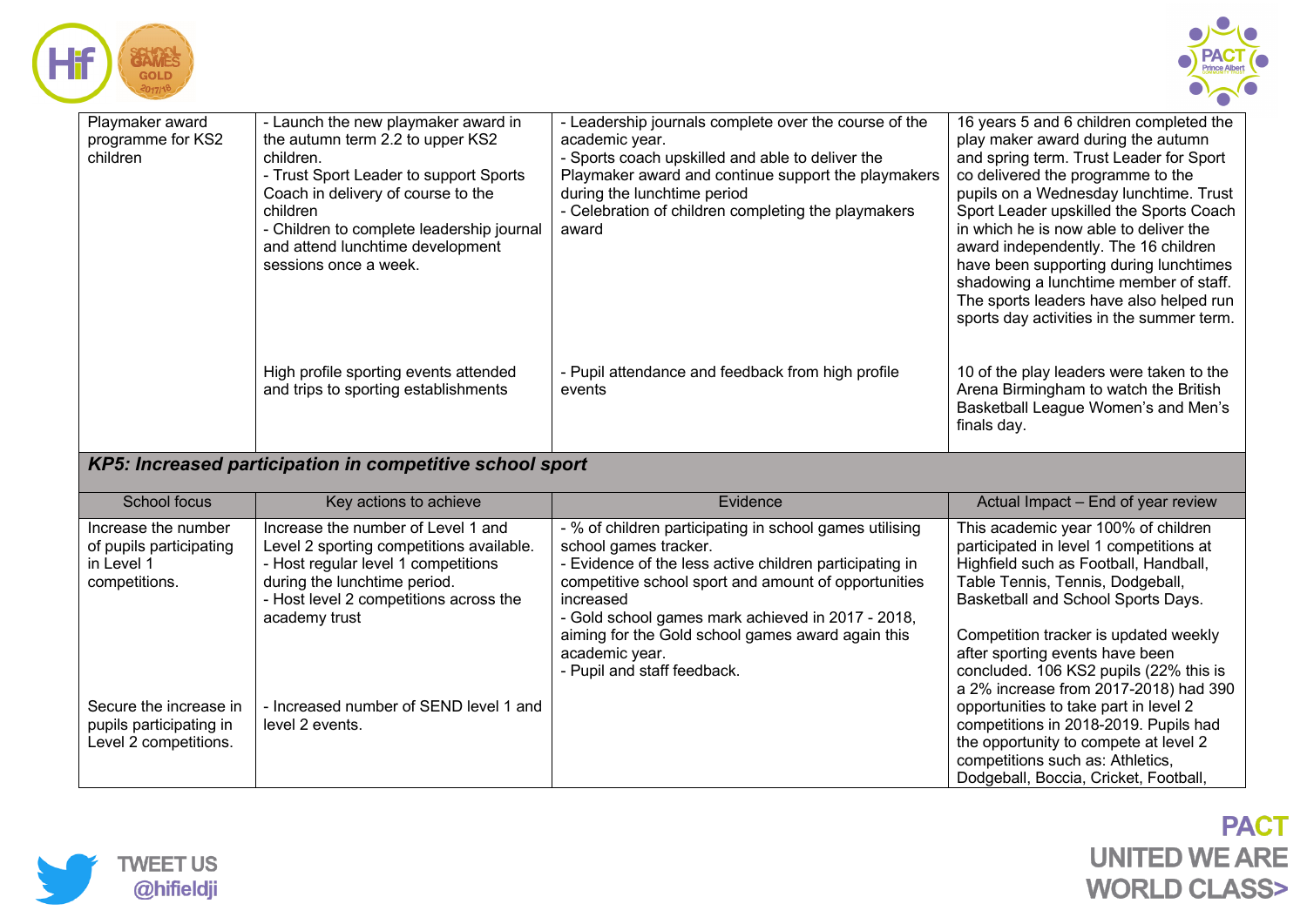



|  | Tennis, Dance, Hockey, Sports Hall<br>Athletics.                                                                                                                                                     |
|--|------------------------------------------------------------------------------------------------------------------------------------------------------------------------------------------------------|
|  | 5 level 2 competitions have taken place<br>across the academy trust this academic<br>year. The events consisted of Sports<br>Hall Athletics, Boccia, Tennis, Dodgeball<br>and Cricket                |
|  | 3 level 2 SEND events took place this<br>academic year which was the same<br>amount as last academic year. This year<br>we were able to send an A and a B team<br>to the Boccia and Dodgeball event. |
|  | School games award is being applied for<br>week commencing 08/07/19                                                                                                                                  |

| Swimming and water safety                                                                                                                                                                                         |                                                                                             |  |  |
|-------------------------------------------------------------------------------------------------------------------------------------------------------------------------------------------------------------------|---------------------------------------------------------------------------------------------|--|--|
| Meeting national curriculum requirements for swimming and water safety                                                                                                                                            | Please complete all of the below:                                                           |  |  |
| What percentage of your Year 6 pupils could swim competently, confidently and proficiently over a distance<br>of at least 25 metres when they left your primary school at the end of last academic year?          | Still waiting for summer terms<br>post swimming assessment data<br>to be completed 08/07/19 |  |  |
| What percentage of your Year 6 pupils could use a range of strokes effectively [for example, front<br>crawl, backstroke and breaststroke] when they left your primary school at the end of last academic<br>year? | Still waiting for summer terms post<br>swimming assessment data to be<br>completed 08/07/19 |  |  |
| What percentage of your Year 6 pupils could perform safe self-rescue in different water-based situations<br>when they left your primary school at the end of last academic year?                                  | Still waiting for summer terms<br>post swimming assessment data<br>to be completed 08/07/19 |  |  |